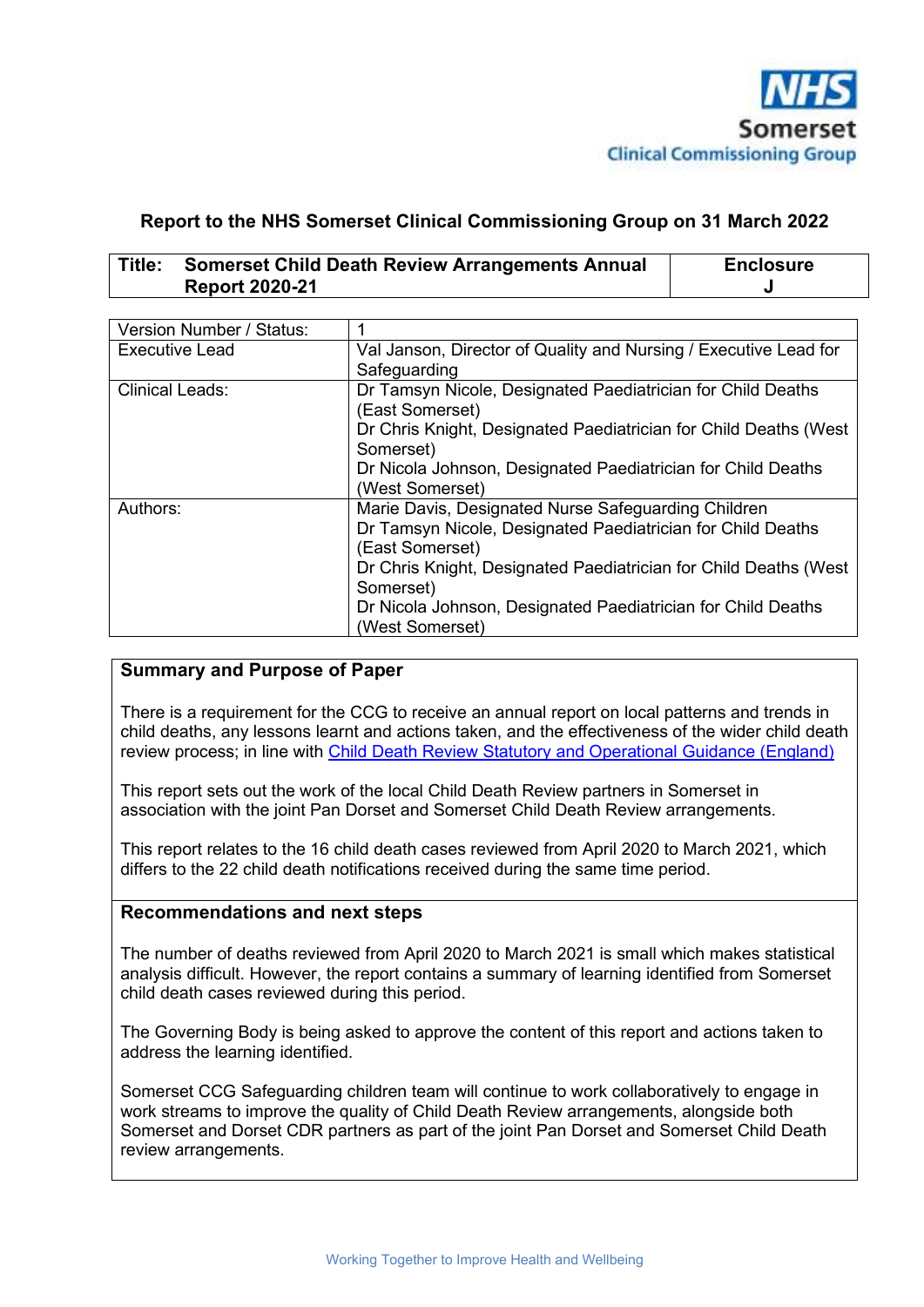This report, once approved by the Governing Body, will then be considered by the Somerset Safeguarding Child Partnership, in light of the alignment between Child Death Review and Safeguarding Children arrangements.

| <b>Impact Assessments - key issues identified</b> |                                                                                                                                                                                                                                                                                                                                                                                                                                                                                           |            |                   |                 |  |  |
|---------------------------------------------------|-------------------------------------------------------------------------------------------------------------------------------------------------------------------------------------------------------------------------------------------------------------------------------------------------------------------------------------------------------------------------------------------------------------------------------------------------------------------------------------------|------------|-------------------|-----------------|--|--|
| <b>Equality</b>                                   | Commissioning and delivery of high quality and accessible statutory Child Death<br>Review (CDR) arrangements will ensure that data on all child death cases<br>(expected and unexpected) are review and analysed to classify the cause of<br>death, identify any modifiable factors associated with the case and decide on<br>the preventability of each death.                                                                                                                           |            |                   |                 |  |  |
| Quality                                           | The CDR arrangements will identify any matters of concern affecting the safety<br>and welfare of children, wider public health or safety concerns arising from a<br>particular death or pattern of deaths. This includes a review of the<br>appropriateness of the response of professionals to the unexpected death of a<br>child.<br>Information sharing processes are already established; there are no breaches of                                                                    |            |                   |                 |  |  |
| <b>Privacy</b>                                    | privacy expected.                                                                                                                                                                                                                                                                                                                                                                                                                                                                         |            |                   |                 |  |  |
| <b>Engagement</b>                                 | Meeting statutory Child Death Review requirements is a shared responsibility.<br>Somerset CCG works closely with its Providers, (Somerset NHS Foundation<br>Trust and Yeovil District Hospital NHS Foundation Trust), Primary Care and all<br>key partners of the Pan Dorset and Somerset Child Death review arrangements<br>to ensure these are met.                                                                                                                                     |            |                   |                 |  |  |
| Financial /<br><b>Resource</b>                    | Resources required to implement and support statutory Child Death Review<br>arrangements are in place; shared between Somerset County Council and<br><b>Somerset Clinical Commissioning Group</b>                                                                                                                                                                                                                                                                                         |            |                   |                 |  |  |
| Governance or<br>Legal                            | The provision of statutory Child Death Review arrangements are governed by<br>the following legislation and statutory guidance:<br>Children Act 2004<br>The Children and Families Act 2014<br>The Children and Social Work Act 2017<br><b>Working Together to Safeguard Children 2018</b><br>Safeguarding children, young people and adults at risk in the NHS:<br>Safeguarding and Accountability framework 2019<br>Child Death Review Statutory and Operational Guidance (England) 2019 |            |                   |                 |  |  |
| <b>Risk</b><br><b>Description</b>                 |                                                                                                                                                                                                                                                                                                                                                                                                                                                                                           |            |                   |                 |  |  |
| <b>Risk Rating</b>                                | Consequence                                                                                                                                                                                                                                                                                                                                                                                                                                                                               | Likelihood | <b>RAG Rating</b> | <b>GBAF Ref</b> |  |  |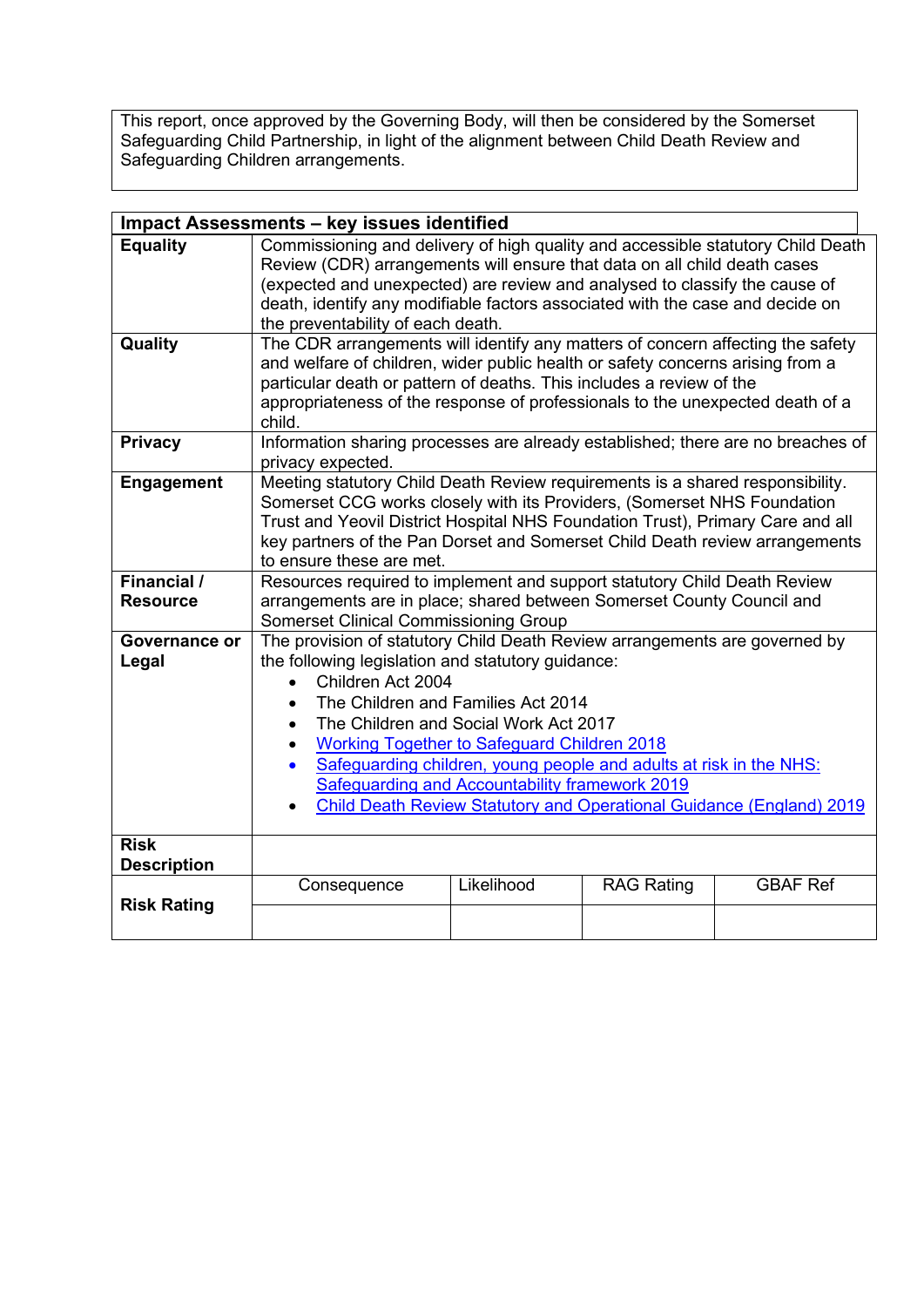

# **Somerset Child Death Review Arrangements**

**Annual Report 2020-21**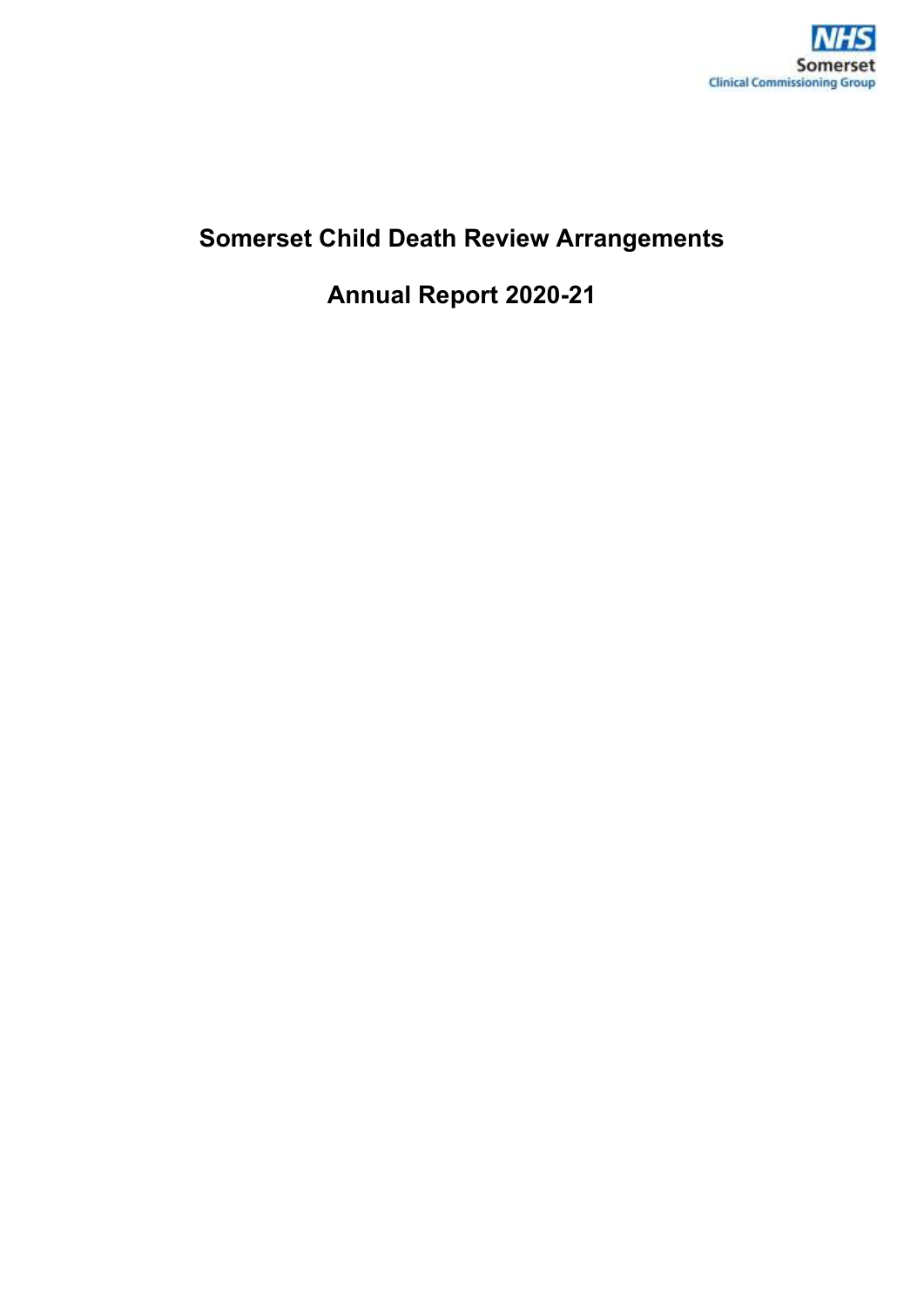## **CONTENTS**

#### **Page**

| $\mathbf 2$           | 3                                                       |
|-----------------------|---------------------------------------------------------|
| 3                     | NUMBER OF CHILD DEATH REVIEWS COMPLETED IN 2020-21      |
| $\boldsymbol{4}$<br>5 | 5<br>MODIFIABLE FACTORS RELATED TO SOMERSET CHILD       |
|                       | 5                                                       |
| 6                     | 6                                                       |
| $\overline{7}$        | THEMES EMERGING FROM THE REVIEW OF CHILD DEATHS IN<br>6 |
| 8                     | ACTIONS TAKEN AS A RESULT OF THE REVIEW OF CHILD        |
| 9                     | NATIONAL CHILD MORTLAITY DATABASE (NCMD)                |
| 10                    | LeDeR AND SOMERSET CHILD DEATH REVIEW                   |
|                       | 8                                                       |
|                       | 8                                                       |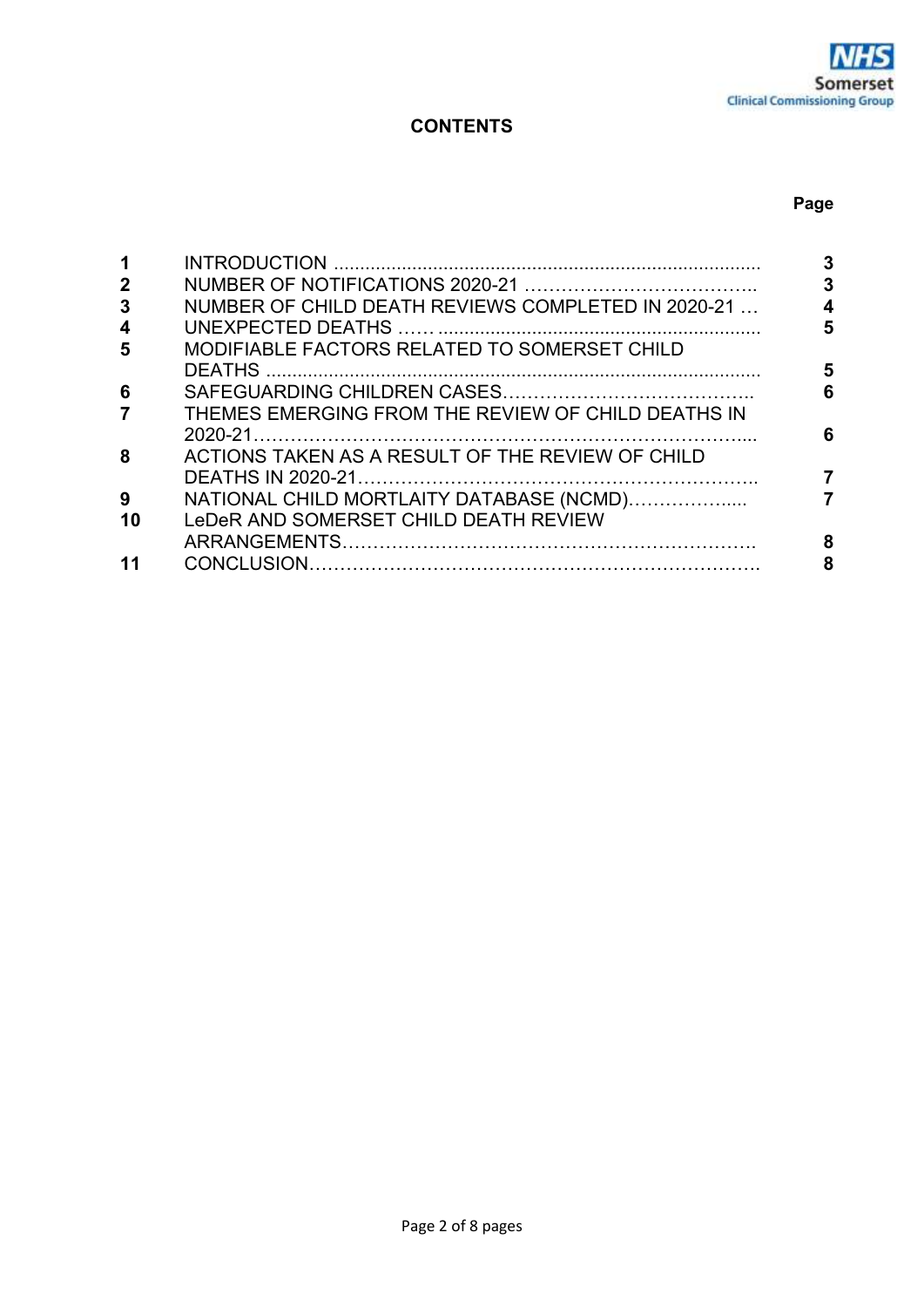

#### 1.0 **Introduction**

- 1.1 This annual report on the joint Child Death Review arrangements for Somerset and Dorset covers April 2020 – March 2021. This is a public report which sets out the work of the local Child Death Review partners in Somerset in association with the joint Pan Dorset and Somerset Child Death Review process.
- 1.2 In July 2020 the joint Child Death Review arrangements had been in place for one year, so the Memorandum of Understanding the Terms of Reference for the joint Somerset and Dorset Child Death Overview Panel (CDOP) were review and agreed by all of the Child death review partners in Somerset and Dorset.
- 1.3 For further information on the role and function of the Somerset Child Death Review process see: **http://sscb.safeguardingsomerset.org.uk/workingwith-children/child-death-review**

#### **2.0 Number of Notifications 2020-21**



2.1 During 2020-21 there were 22 child deaths of children resident in Somerset:

2.2 The majority of deaths were infant deaths; with 36% of deaths involving a child 0-27 days old. See table below for breakdown of ages of child deaths in Somerset: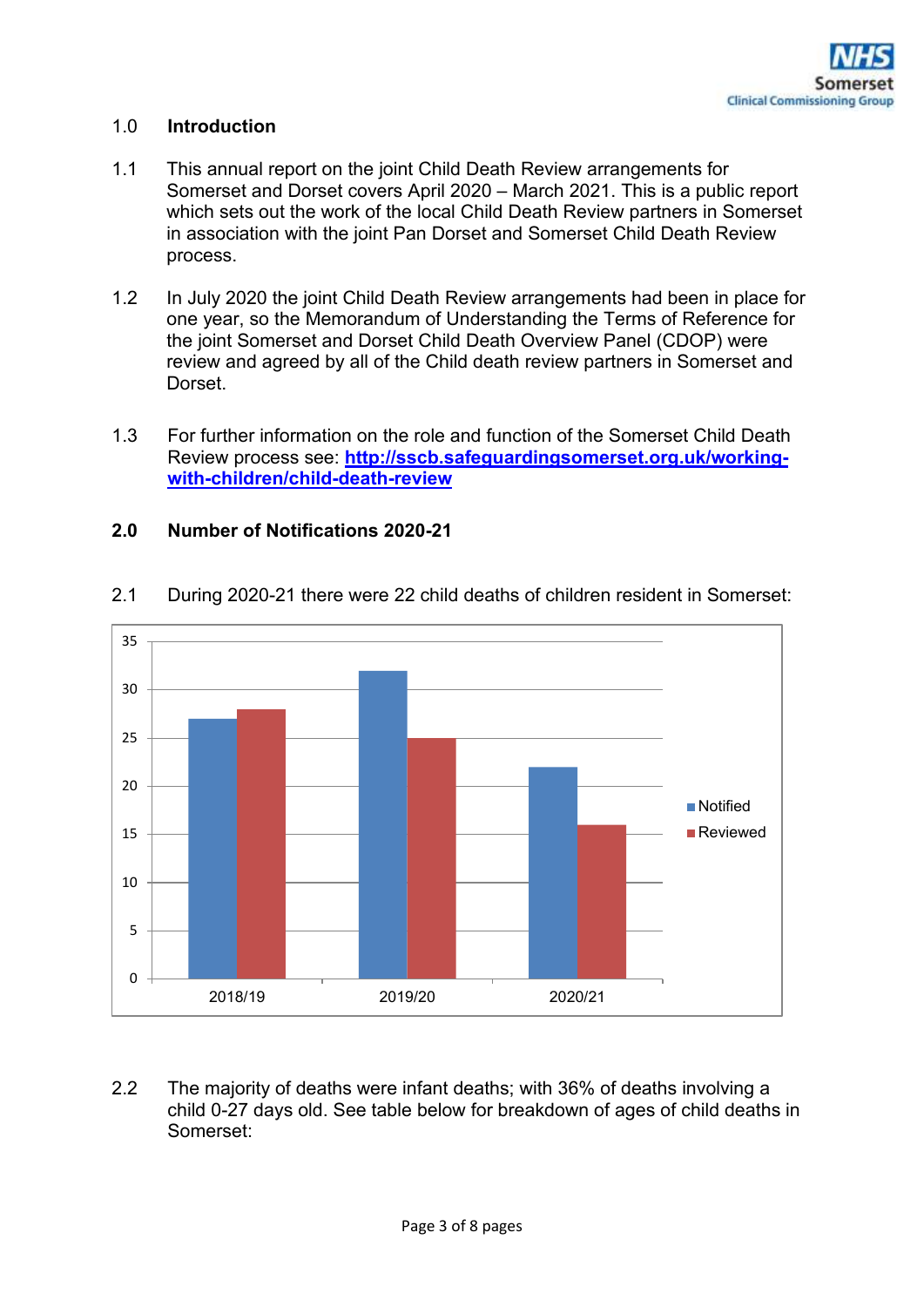

# **3.0 Number of Child Death Reviews completed in 2020-21**

3.1 In 2020-21 16 child deaths were reviewed but these deaths occurred across a number of years. See table below for breakdown of age of children subject to a child death review in 2020-21. There were no child death reviews for children aged between 15 to 17 years, which is why this age group does not feature below:



Page 4 of 8 pages 3.2 32% of the children subject to a child death review were related to perinatal or neonatal events. Further breakdown of the categories of child deaths reviewed is outlined in the table below, in accordance with categories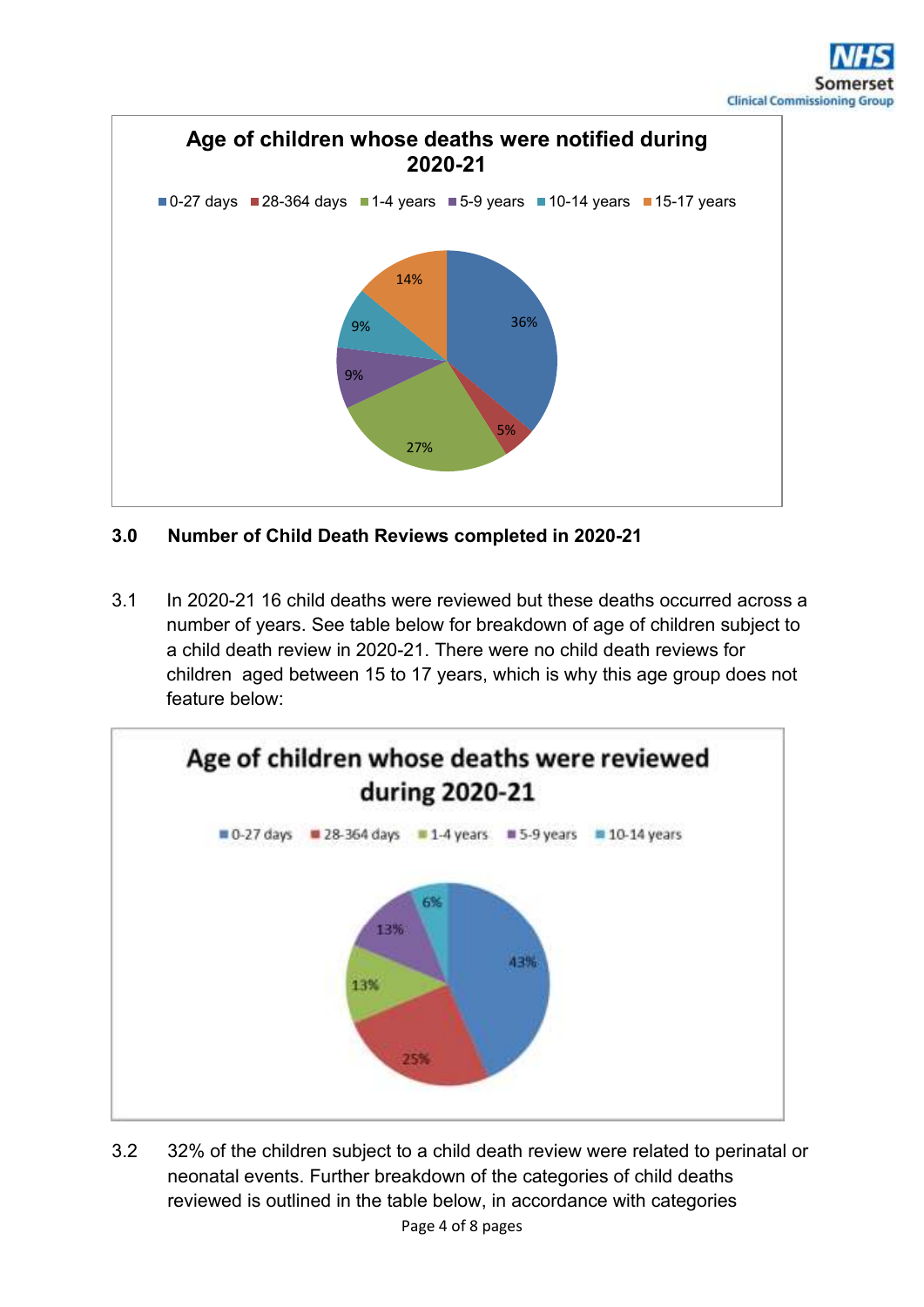provided by the National Child Mortality Database. There were no child deaths reviewed in 2020 to 2021 related to Trauma or Suicide, which is why they do not feature in the chart below.



## **4.0 Unexpected Deaths**

- 4.1 An unexpected death is defined as the death of an infant or child which was not anticipated as a significant possibility, for example, 24 hours before the death; or where there was an unexpected collapse or incident leading to or precipitating the events which lead to the death.
- 4.2 It is no longer a requirement to categorise deaths into expected and unexpected cohorts for the national data return. But we are still aware of unexpected deaths as they will initiate a Joint Agency Response. 38% of Somerset Child Deaths reviewed in 2020-21 were unexpected.

## **5.0 Modifiable Factors Related to Somerset Child Deaths**

- 5.1 The Pan Dorset and Somerset Child Death Overview Panel (CDOP) considers modifiable factors; intrinsic to the child or related to the family environment, parenting capacity or service provision, and considers what action could be taken locally and what action could be taken at a regional or national level. These are factors, where if such actions could be taken, the risk of future child deaths could be reduced.
- 5.2 56% (9) of Somerset child deaths reviewed during 2020-21 identified modifiable factors. Examples of potentially modifiable factors identified at the CDOP from Somerset child death cases reviewed during 2020-21 are:
	- Smoking by mothers in pregnancy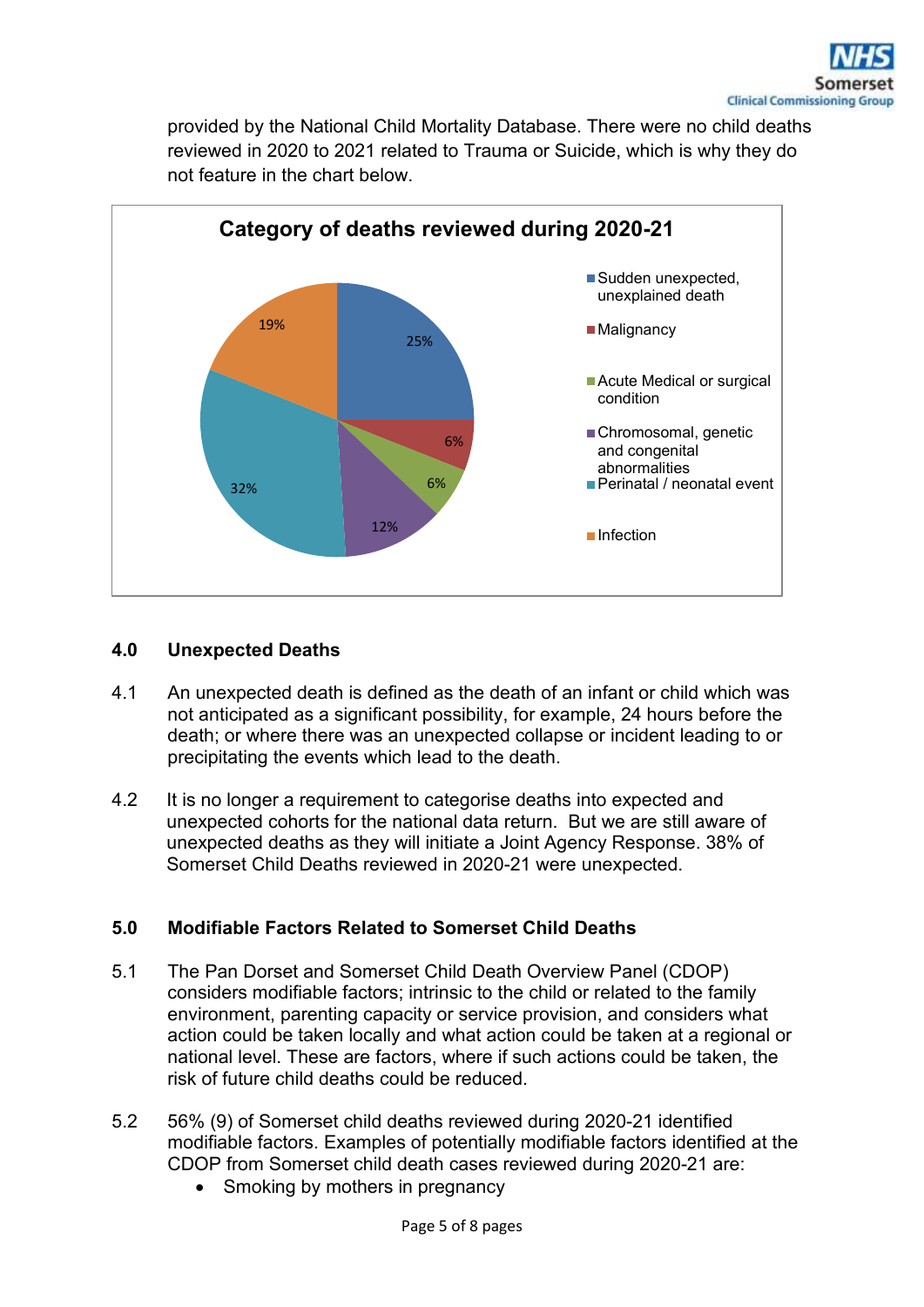

- High BMI of mothers during pregnancy
- Smoking in the household
- Unsafe sleeping arrangements
- Parental mental health

## **6.0 Safeguarding Children Cases**

- 6.1 In circumstances where a child has died, and abuse or neglect is known or suspected, at any point during the Child Death Review process professionals should notify the safeguarding children partners whose responsibility it is to determine whether the case meets criteria for a Child Safeguarding Practice Review (CSPR). None of the cases reviewed this year led to a case for consideration for a review.
- 6.2 A particular issue arose this year due to Covid-19 arrangements. Arrangements for medically approved, ie legal, termination of pregnancy were changed to allow telephone consultation followed by issue of abortifactant pills by post for pregnancies estimated to be less than 10 week's gestation. This resulted in the delivery of a stillborn baby estimated at 22-24 weeks gestation.
- 6.3 In response to the local and national concerns raised the Designated Professionals for Safeguarding Children and Child Death have been invited to contribute to the newly formed Somerset Termination of Pregnancy Procurement Board (STOPPB).
- 6.4 Whilst the Somerset Child Death Review arrangements are no longer part of the Somerset safeguarding children partnership (SSCP) arrangements, there is increased alignment with safeguarding children priorities through the Health Safeguarding Children Partnership, a sub group of the SSCP. Effectiveness of, and learning identified through, the child death review arrangements are a standing agenda item

## **7.0 Themes Emerging from the Review of Child Deaths in 2020-21**

- 7.1 The number of deaths reviewed is small which makes statistical analysis difficult. However, some learning has been identified from Somerset child death reviews, which included:
	- The general pattern of child deaths in Somerset tallies with the national pattern although the overall death rate is low.
	- In 2021 a National Child Mortality Database (hereafter referred to as 'NCMD') report into Child Mortality and Social Deprivation found a clear link between the risk of child death and the level of deprivation for all categories of death, except cancer<sup>1</sup>. In 2020 to 2021 Somerset reviewed a SUDI which had a strong association with deprivation and previous

<sup>1</sup> Child Mortality and Social Deprivation | National Child Mortality Database (ncmd.info)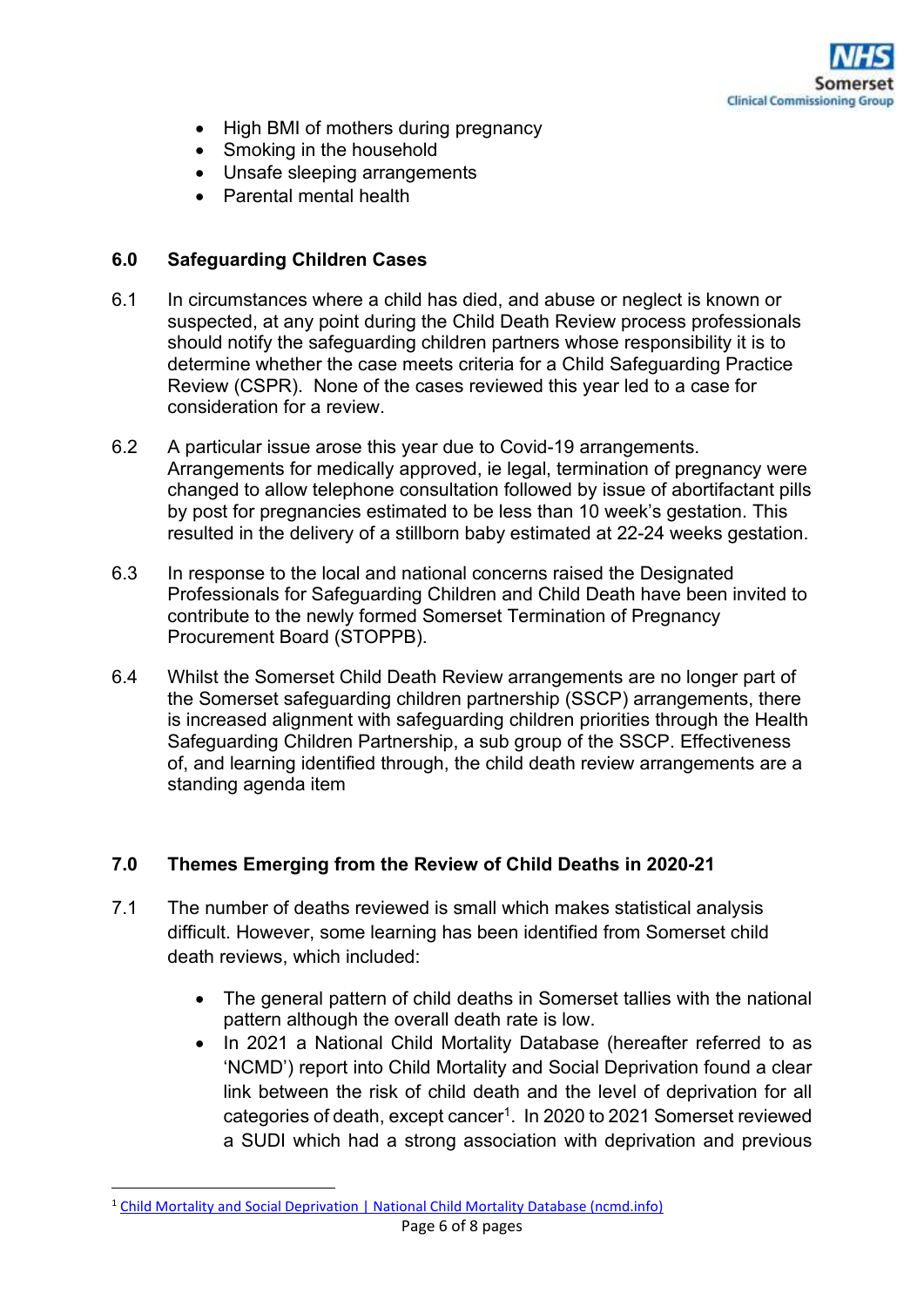concerns about neglect and safeguarding which is also in line with the NCMD's second annual report<sup>2</sup>.

- Reviews in Somerset also identified the success of hospice arrangements for expected deaths, which were flexible and included support for children dying at home.
- Unsafe sleeping, in particular co-sleeping is an ongoing factor, despite evidence that health professionals have clearly delivered the message. Work is being undertaken locally and nationally to explore why advice is not always acted upon.
- 7.2 In addition learning identified from Dorset Child Death Reviews identified through the joint Pan Dorset and Somerset Child Death Overview Panel was also shared with Child Death Review partners across Somerset.

# **8.0 Actions Taken as a Result of the Review of Child Deaths in 2020-21**

- 8.1 This report does not detail actions taken related to specific children or individual practitioners, to preserve confidentiality. This report describes actions taken to address system issues which will improve outcomes for children and reduce the risk of child deaths in future. Actions undertaken as a result of child deaths reviewed in 2020-21 included:
	- Safe sleeping advice for both professionals and parents/carers was included in the Somerset's maternity toolkit which has now been published online.
	- Somerset GP Practices are using the Child Not Brought policy for when parents/carers do not bring babies for their 6 week check, this information is passed on to the Health Visitor for the family. This policy was shared with GP Practices in Dorset.
	- Agreement with the Somerset coroner that Post Mortem reports are shared as soon as available with the Child Death Review Co-ordinator, and with the Paediatrician involved so that feedback to families is not delayed. The Child Death Overview Panel are aware that there is a national issue with the delay in obtaining paediatric post mortems.

# **9. National Child Mortality Database (NCMD)**

9.1 The Pan Dorset and Somerset CDOP (Child Death Overview Panel) fulfil its statutory responsibility to submit Child Death data through the eCDOP case management system. The NCMD recently published an annual report for

<sup>&</sup>lt;sup>2</sup> NCMD second annual report - National Child Mortality Database